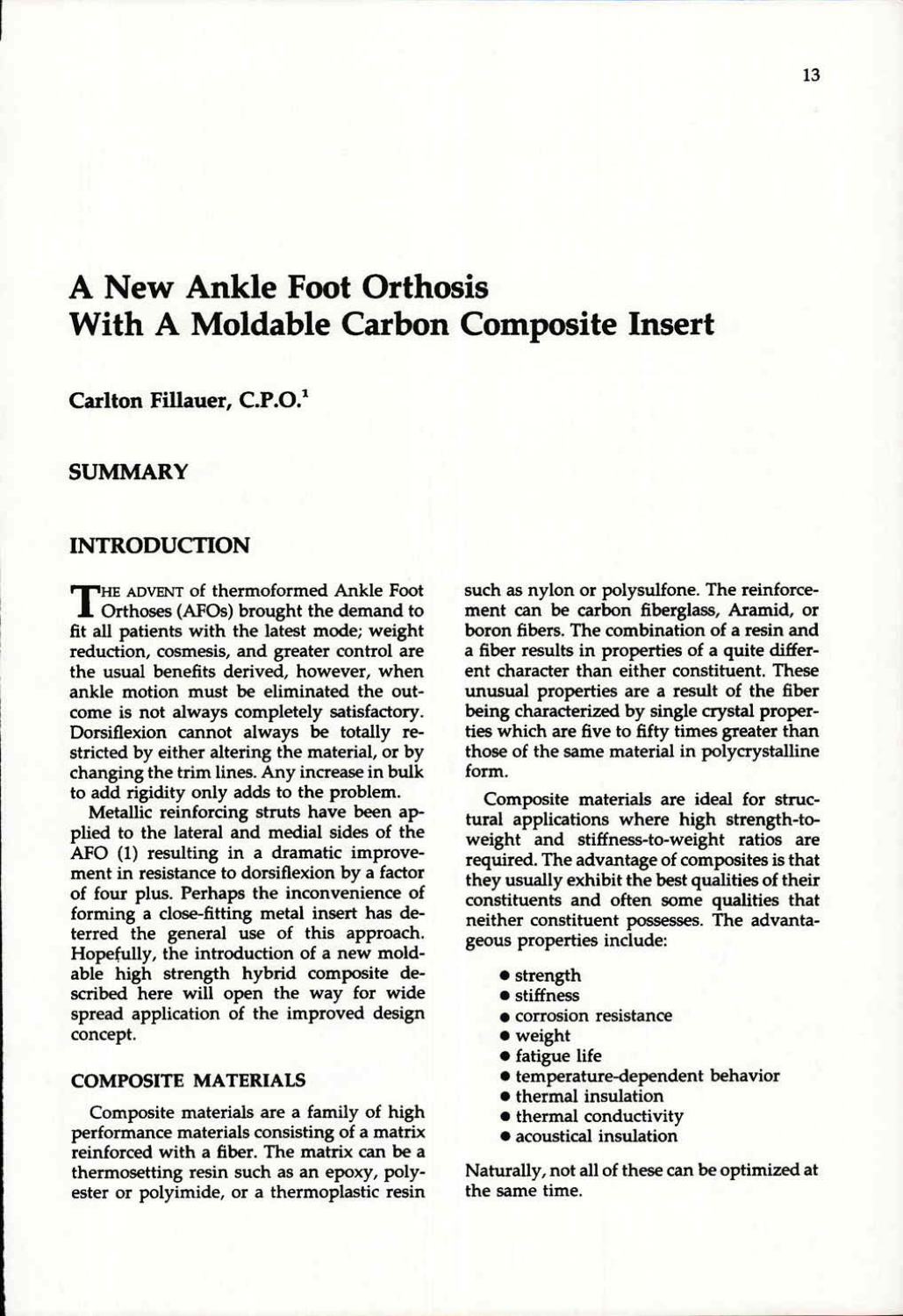### **APPLICATION TO ANKLE FOOT ORTHOSES**

Generally the trim line of an **AFO** is near the lateral mid-line of the ankle but often it is moved further anterior in an attempt to achieve ankle stability. The frequent result is continued bulging from buckling of the sides at terminal stance and some loss of cosmesis from the increased bulk, especially when the copolymer plastic is used. When this is unacceptable we can resort to using a thicker *polypropylene,* with little benefit. It is obvious that if we are to block ankle motion we must introduce a stiffener in the area from proximal to the ankle to the arch area of the foot on both the medial and lateral sides.

The carbon composite insert has made a dramatic impact in solving all of the above problems. Without changing trim lines or increasing thickness, almost complete ankle rigidity can be achieved by including a pair of crescent shape composite inserts in the thermoform. A hybrid composite of glass and carbon fibers in a thermoplastic resin matrix was chosen as the ideal combination for the stiffness qualities and dimensional stability desired. A two ply 40% carbon fiber panel 3/32" thick is used for light duty requirements and a three ply 43% carbon fiber panel, 1/8" thick is used for the medium and large size patients.

When the ankle angle is in the normal range of about 5° to 10° of plantar flexion one



**Figure 1. Patterns used for carbon composite inserts. Note the beveled edges, which allow the thermoplastic to lock the insert in during the vaccum forming process.**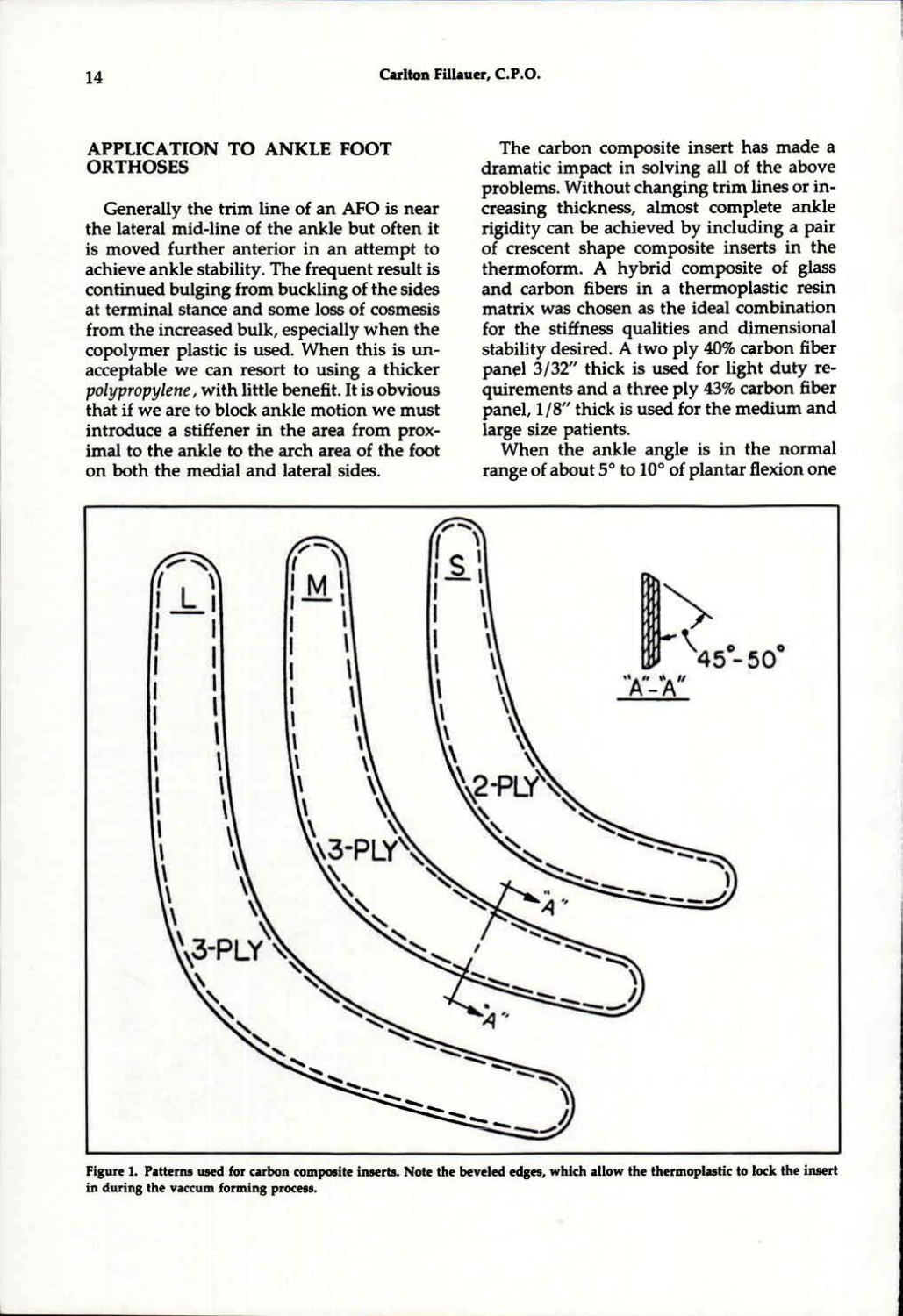of three sizes of precut inserts are selected (Fig. 1). The patterns are designed to fit just posterior to the usual trim line, beginning about three to four inches proximal to the malleoli, passing posterior to the ankle prominence and extending into the foot area, terminating near the junction of the plantar surface with the medial and lateral walls. This minimizes flexing in the foot insert and bulk in the shoe.

Custom shapes (Fig. 2) are required occasionally for other angles and these can be cut on a metal band saw and the edges smoothed on a sand cone. It is important that the inner edge be undercut on a 45° angle to insure interlocking with the polypropylene wall.

There is no problem if a liner is used; the insert is simply pasted to the liner or the plaster model prior to the thermoforming procedure.

#### **FABRICATION**

To form the carbon composite insert to the model it should be heated with a heat gun or in an oven until it is pliable (approximately 300°F.) and then pressed in place with insulated gloves (Fig. 3). Attach the molded insert to the liner or to the plaster cast with Scotch Mounts 1/32" thick (Fig. 4). Scotch Mounts are urethane foam pads with an adhesive coating on both sides. Place three pieces on the insert, one on each end and one in the center, to provide extra spacing away from the liner which, along with the under-cut edge, assist in the encapsulation of the inserts. Use a ventilated foam liner or a nylon hose over the cast to assure complete vacuum forming.

The drape forming procedure is preferred since it assures maximum and uniform material thickness throughout the orthosis. Optimally, the polypropylene shows good forming and definition around the inserts (Fig. 5). If the inserts are not properly embedded in the walls of the plastic a poor result can be expected as they will separate at terminal stance; when this occurs the composite pieces can be salvaged and reused.



**Figure 2. Custom carbon composite inserts can be cut on a metal band saw and smoothed and beveled with a sander.** 



**Figure 3. The carbon composite insert is heated to 300° by using an oven or a heat gun; it is then pliable and is held in place on the mold until it cools.** 



**Figure 4. The insert is held in place on the mold with 1/32 inch thick Scotch mounts; three small pieces above the insert and provide some space under the insert.**